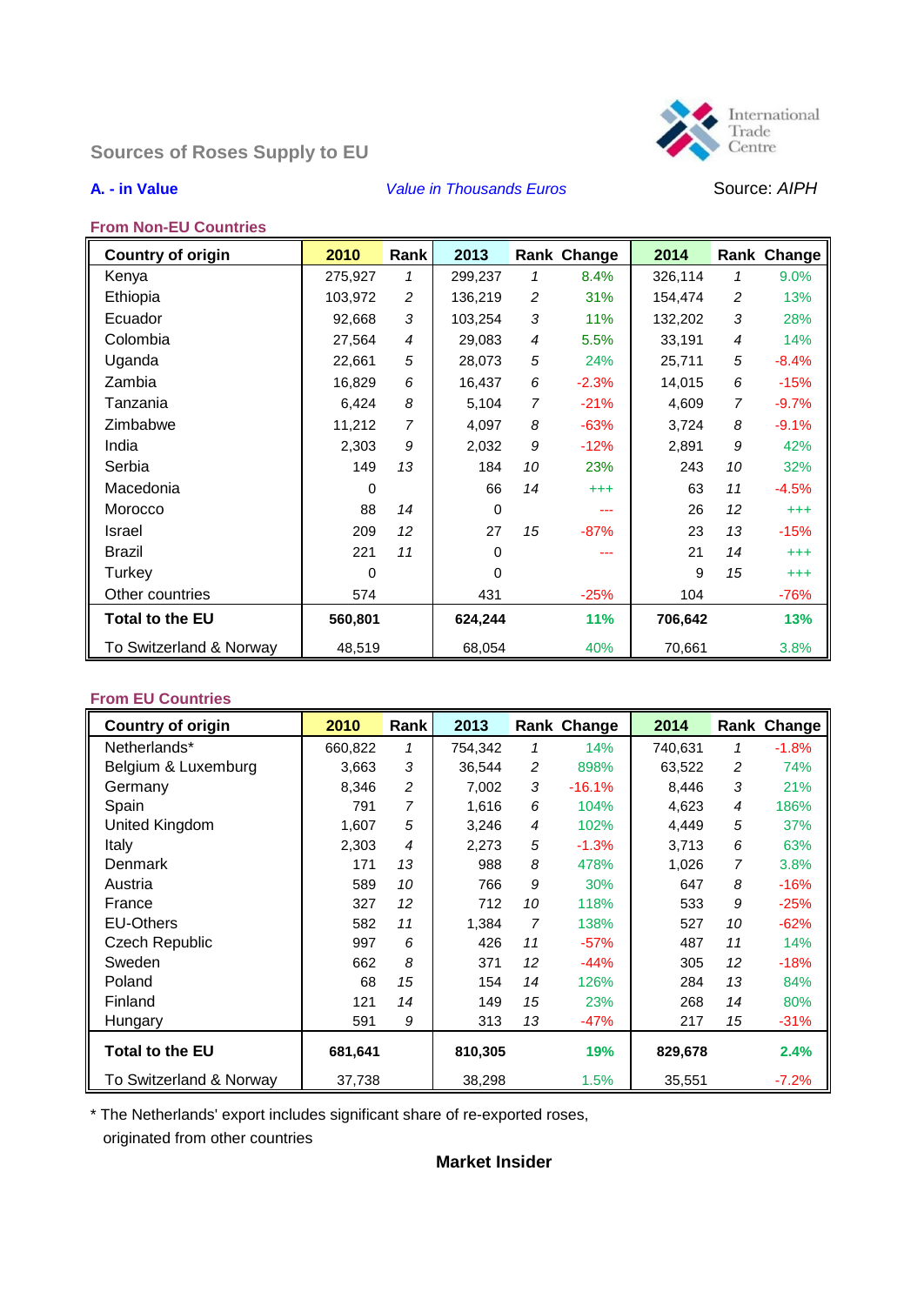# **Roses Supply to EU** (cont.)

### **B. in Unit Quantity** *Quant. in Thousand Stems*

### **From Non-EU Countries**

| <b>Country of origin</b> | 2010      | Rank           | 2013      |                | Rank Change | 2014      |    | Rank Change |
|--------------------------|-----------|----------------|-----------|----------------|-------------|-----------|----|-------------|
| Kenya                    | 2,647,893 | 1              | 2,594,921 | 1              | $-2.0%$     | 2,746,652 | 1  | 5.8%        |
| Ethiopia                 | 1,029,342 | $\overline{c}$ | 1,359,094 | 2              | 32%         | 1,695,536 | 2  | 25%         |
| Ecuador                  | 274,936   | $\overline{4}$ | 291,819   | 3              | 6.1%        | 318,331   | 3  | 9.1%        |
| Zambia                   | 190,442   | 6              | 216,539   | 5              | 14%         | 211,174   | 5  | $-2.5%$     |
| Zimbabwe                 | 305,961   | 3              | 105,054   | 6              | $-66%$      | 86,046    | 6  | $-18%$      |
| Colombia                 | 83,441    | 7              | 73,871    | $\overline{7}$ | $-11%$      | 81,806    | 7  | 11%         |
| Tanzania                 | 60,959    | 8              | 70,237    | 8              | 15%         | 61,438    | 8  | $-13%$      |
| India                    | 21,853    | 9              | 14,022    | 9              | $-36%$      | 18,489    | 9  | 32%         |
| Serbia                   | 894       | 14             | 1,796     | 11             | 101%        | 2,845     | 10 | 58%         |
| Macedonia                | 0         |                | 533       | 12             | $^{+++}$    | 576       | 11 | 8.1%        |
| Morocco                  | 655       | 15             | 258       | 15             | $-61%$      | 175       | 12 | $-32%$      |
| Israel                   | 1,635     | 11             | 0         |                |             | 161       | 13 | $^{+++}$    |
| Brazil                   | 2,615     | 10             | 0         |                |             | 85        | 14 | $^{+++}$    |
| Sri Lanka                | 0         |                | 0         |                |             | 78        | 15 | $^{+++}$    |
| <b>Other Countries</b>   | 2,814     |                | 3,628     |                | 29%         | 873       |    | $-76%$      |
| <b>Total to the EU</b>   | 4,895,052 |                | 5,022,236 |                | 2.6%        | 5,486,446 |    | 9.2%        |
| To Norway                | 108,913   |                | 178,669   |                | 64%         | 190,493   |    | 6.6%        |

#### **From EU Countries**

| <b>Country of origin</b> | 2010      | Rank             | 2013      |                   | Rank Change | 2014      |    | Rank Change |
|--------------------------|-----------|------------------|-----------|-------------------|-------------|-----------|----|-------------|
| Netherlands*             | 2,244,081 |                  | 2,546,718 | 1                 | 13%         | 2,700,231 | 1  | 6.0%        |
| Belgium & Luxemburg      | 14,063    | 3                | 242,163   | $\overline{2}$    | 1622%       | 218.956   | 2  | $-10%$      |
| Germany                  | 30,173    | $\mathbf{2}$     | 17,842    | 3                 | $-41%$      | 25,444    | 3  | 43%         |
| Spain                    | 1,501     | 9                | 5,471     | 5                 | 264%        | 12,269    | 4  | 124%        |
| United Kingdom           | 2,852     | 5 <sup>1</sup>   | 6,412     | 4                 | 125%        | 7,319     | 5  | 14%         |
| Italy                    | 6,352     | $\left 4\right $ | 5,076     | 6                 | $-20%$      | 7,167     | 6  | 41%         |
| <b>EU-Others</b>         | 1,732     | 7                | 4,262     | 7                 | 146%        | 1,684     | 7  | $-60%$      |
| Denmark                  | 193       | 14               | 1,419     | 10                | 635%        | 1,618     | 8  | 14%         |
| France                   | 733       | 12               | 1,622     | 9                 | 121%        | 1,101     | 9  | $-32%$      |
| Austria                  | 1,632     | 8 <sup>1</sup>   | 1,944     | 8                 | 19%         | 1,036     | 10 | $-47%$      |
| Poland                   | 169       | 15               | 503       | 13                | 198%        | 1,017     | 11 | 102%        |
| Sweden                   | 2,546     | 6                | 1,267     | 11                | $-50%$      | 944       | 12 | $-25%$      |
| Hungary                  | 1,204     | 10 <sub>l</sub>  | 532       | $12 \overline{ }$ | $-56%$      | 641       | 13 | 20%         |
| Finland                  | 258       | 13               | 259       | 15                | 0.4%        | 565       | 14 | 118%        |
| Czech Republic           | 785       | 11               | 421       | 14                | $-46%$      | 373       | 15 | $-11%$      |
| <b>Total to the EU</b>   | 2,308,274 |                  | 2,835,912 |                   | 23%         | 2,980,362 |    | 5.1%        |
| To Norway                | 14,789    |                  | 6,493     |                   | $-56%$      | 4,458     |    | $-31%$      |

\* The Netherlands' export includes significant share of re-exported roses, originated from other countries

### **Market Insider**